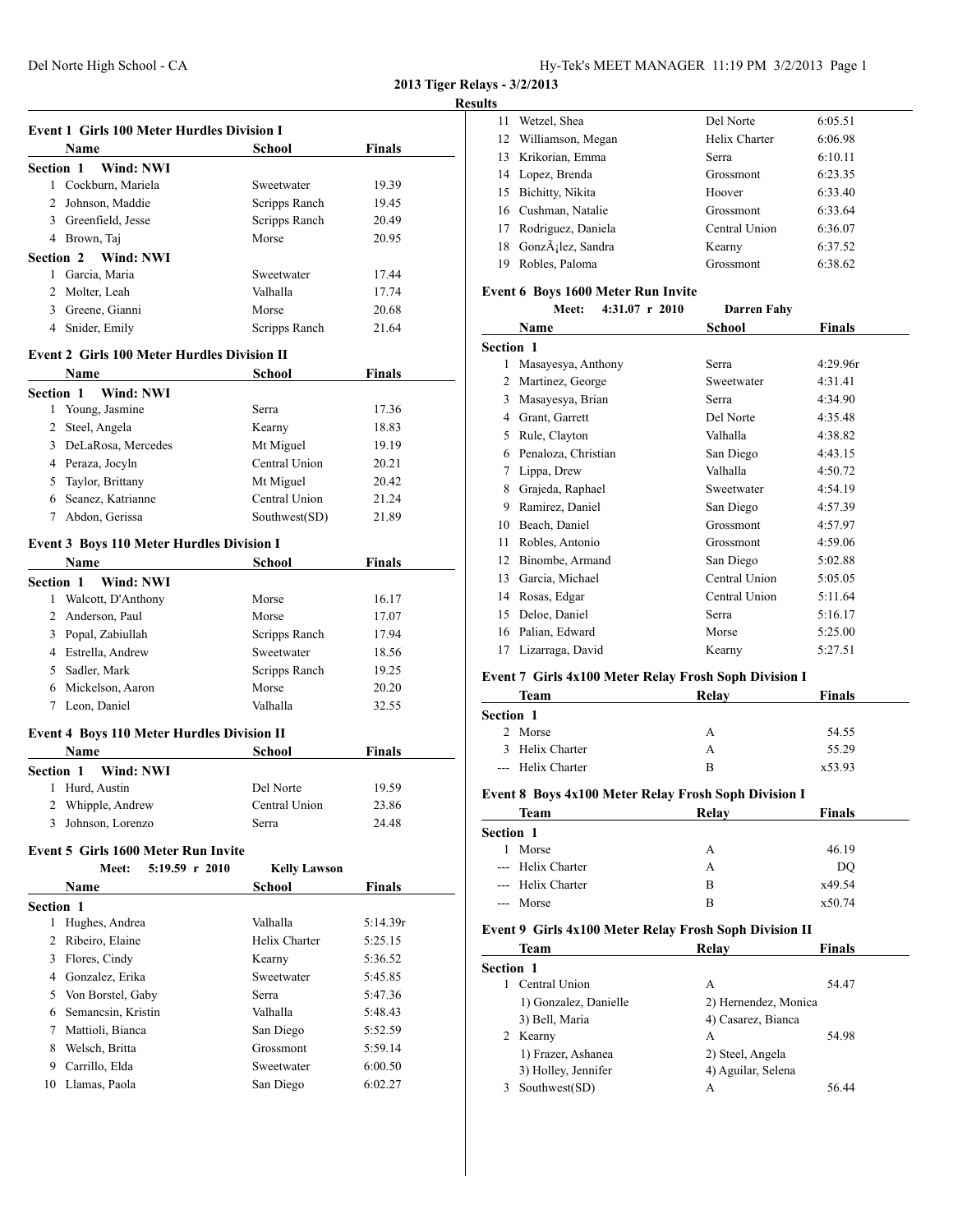| Hy-Tek's MEET MANAGER 11:19 PM 3/2/2013 Page 2 |  |  |  |
|------------------------------------------------|--|--|--|
|------------------------------------------------|--|--|--|

#### **Results**

| Section 1 (Event 9 Girls 4x100 Meter Relay Frosh Soph Division II) |                                                                                                                                           |                                                                        |  |  |
|--------------------------------------------------------------------|-------------------------------------------------------------------------------------------------------------------------------------------|------------------------------------------------------------------------|--|--|
|                                                                    | Relay                                                                                                                                     | <b>Finals</b>                                                          |  |  |
|                                                                    | A                                                                                                                                         | 57.30                                                                  |  |  |
|                                                                    | 2) Lewis, Mykera                                                                                                                          |                                                                        |  |  |
|                                                                    | 4) Johnson, Arbriganne                                                                                                                    |                                                                        |  |  |
|                                                                    |                                                                                                                                           |                                                                        |  |  |
|                                                                    |                                                                                                                                           | <b>Finals</b>                                                          |  |  |
|                                                                    |                                                                                                                                           |                                                                        |  |  |
|                                                                    | А                                                                                                                                         | 47.31                                                                  |  |  |
|                                                                    | 2) Clanton, Marquis                                                                                                                       |                                                                        |  |  |
|                                                                    | 4) Green, Micheal                                                                                                                         |                                                                        |  |  |
|                                                                    |                                                                                                                                           | 48.92                                                                  |  |  |
|                                                                    | Team<br><b>Serra</b><br>1) Swilley, Dasia<br>3) Bell, Dae'ja<br>Team<br><b>Section 1</b><br>Kearny<br>1) Pierre, Wilgens<br>3) Ross, Josh | <b>Event 10 Boys 4x100 Meter Relay Frosh Soph Division II</b><br>Relav |  |  |

1) Zaczkiewicz, Stephon 2) Johnson, Lorenzo 3) Alviz, Giovanny 4) Miller, Xavier 3 Central Union A 54.45 1) Petter, Austin 2) 11, Rodriguez 3) Rodriguez, Julio 4) Ramirez, Carlos

# **Event 11 Girls 4x100 Meter Relay Division I**

|                | Team                      | Relay              | Finals |  |
|----------------|---------------------------|--------------------|--------|--|
| Section 1      |                           |                    |        |  |
| 1              | Morse                     | A                  | 49.79  |  |
|                | 1) Lyons-Walker, Janaysha | 2) Bell, Tajanique |        |  |
|                | 3) Oliver, Jasmine        | 4) Harper, Kassidy |        |  |
| $\mathfrak{D}$ | Helix Charter             | A                  | 52.38  |  |
|                | 1) Jones, Charmagne       | 2) Wade, Vanessa   |        |  |
|                | 3) Tucker, Marina         | 4) Perez, Brenda   |        |  |
| $\mathbf{3}$   | Valhalla                  | A                  | 53.51  |  |
|                | 1) Fox, Jordyn            | 2) Molter, Leah    |        |  |
|                | 3) Harmel, Bree           | 4) Castro, Myha    |        |  |
| 5              | Sweetwater                | А                  | 54.27  |  |
|                | 1) Perez, Aida            | 2) Urenda, Leticia |        |  |
|                | 3) Chavez, Jaylene        | 4) Huerta, Rosario |        |  |
|                | Helix Charter             | В                  | x53.85 |  |
|                |                           |                    |        |  |

#### **Event 12 Boys 4x100 Meter Relay Division I**

|                                             | Team                 | Relav                 | <b>Finals</b> |  |
|---------------------------------------------|----------------------|-----------------------|---------------|--|
| <b>Section 1</b>                            |                      |                       |               |  |
|                                             | Helix Charter        | A                     | 44.04         |  |
|                                             | 1) Adkins, Michael   | 2) Powell, Marquise   |               |  |
|                                             | 3) Warren, Scottie   | 4) Davis, Jalen       |               |  |
| $\mathcal{L}$                               | Morse                | A                     | 44.56         |  |
| 1) Green, D'Angelo<br>2) Pangelinan, Andrew |                      |                       |               |  |
|                                             | 3) Robertson, Kollin | 4) Walcott, D'Anthony |               |  |
| 3                                           | Valhalla             | A                     | 44.85         |  |
|                                             | 1) Brown, Nehemiah   | 2) Elder, Jihad       |               |  |
|                                             | 3) Macias, Bryan     | 4) Rogers, Keith      |               |  |
|                                             |                      |                       |               |  |

#### **Event 13 Girls 4x100 Meter Relay Division II**

| Team        | Relay | <b>Finals</b> |  |
|-------------|-------|---------------|--|
| Section 1   |       |               |  |
| 1 Mt Miguel | А     | 53.19         |  |
| 2 Kearny    | А     | 55.68         |  |

|                  | Team                                           | Relay                  | <b>Finals</b> |
|------------------|------------------------------------------------|------------------------|---------------|
| Section 1        |                                                |                        |               |
| 1                | Serra                                          | А                      | 45.31         |
| 3                | Central Union                                  | A                      | 47.24         |
|                  | --- Kearny                                     | A                      | DO            |
|                  | --- Central Union                              | B                      | x46.20        |
|                  | <b>Event 15 Girls Distance Medley Combined</b> |                        |               |
|                  | Team                                           | Relay                  | <b>Finals</b> |
| <b>Section 1</b> |                                                |                        |               |
|                  | 1 Valhalla                                     | A                      | 13:36.92      |
|                  | 1) Castro, Myha                                | 2) Semancsin, Kristin  |               |
|                  | 3) Sorilla, Taylor                             | 4) Hughes, Andrea      |               |
|                  | 2 Helix Charter                                | A                      | 14:15.99      |
|                  | 1) Jimenez, Annette                            | 2) McAllister, Shanika |               |
|                  | 3) Ralston, Sylvia                             |                        |               |
|                  | 3 San Diego                                    | A                      | 14:31.78      |
|                  | 1) Valdovinos, Valerie                         | 2) Llamas, Paola       |               |
|                  | 3) Morris, Shatesha                            | 4) Mattioli, Bianca    |               |
|                  | 4 Serra                                        | A                      | 14:49.84      |
|                  | 1) Von Borstel, Gaby                           | 2) Mejorada, Nathalou  |               |
|                  | 3) Harvey, Alexandra                           | 4) Krikorian, Emma     |               |
| 5                | Hoover                                         | A                      | 14:53.77      |
|                  | 1) Lopez, Genoveva                             | 2) Rendon, Kenia       |               |
|                  | 3) Navarette, Anadela                          | 4) Bataz, Diana        |               |
|                  | 6 Kearny                                       | A                      | 15:50.25      |
|                  | 1) Bustos, Alondra                             | 2) Tabor, Adra         |               |
|                  | 3) Boggio, Crystal                             |                        |               |
| 7                | Central Union                                  | A                      | 16:55.03      |
|                  | 1) Bird, Kristina                              | 2) Alvarez, Jacklyn    |               |
|                  | 3) Alvarado, Alessandra                        | 4) Alvarez, Yolanda    |               |

#### **Event 16 Boys Distance Medley Combined**

|                  | Team                   | Relay                   | <b>Finals</b> |
|------------------|------------------------|-------------------------|---------------|
| <b>Section 1</b> |                        |                         |               |
| 1                | Serra                  | A                       | 11:23.18      |
|                  | 1) Chavez, Juan        | 2) Hutton, Nick         |               |
|                  | 3) Masayesya, Anthony  | 4) Obeso, Ricardo       |               |
| $\mathcal{L}$    | Helix Charter          | A                       | 11:30.36      |
|                  | 1) Rodriguez, Cristian | 2) Darvellics, Cody     |               |
|                  | 3) Tesfaw, B           | 4) Hernandez, Shelby    |               |
| $\mathcal{F}$    | Valhalla               | A                       | 11:36.23      |
|                  | 1) Zachow, Carter      | 2) Marlow, Trent        |               |
|                  | 3) Carlton, Ian        | 4) Lippa, Drew          |               |
|                  | 4 Sweetwater           | A                       | 11:45.28      |
|                  | 1) Bernal, Carlos      | 2) Drake, Robert        |               |
|                  | 3) Diaz DeLeon, Alex   |                         |               |
| 5                | Del Norte              | A                       | 11:49.69      |
|                  | 1) Jefferson, Andrew   | 2) Khasanov, Daniel     |               |
|                  | 3) Leitner, Jared      | 4) Walker, Chase        |               |
| 6                | Hoover                 | A                       | 11:50.04      |
|                  | 1) Haile, Sawiros      | 2) Endgaw, Mulugeta     |               |
|                  | 3) Hussen, Awal        | 4) Navarette, Cristobol |               |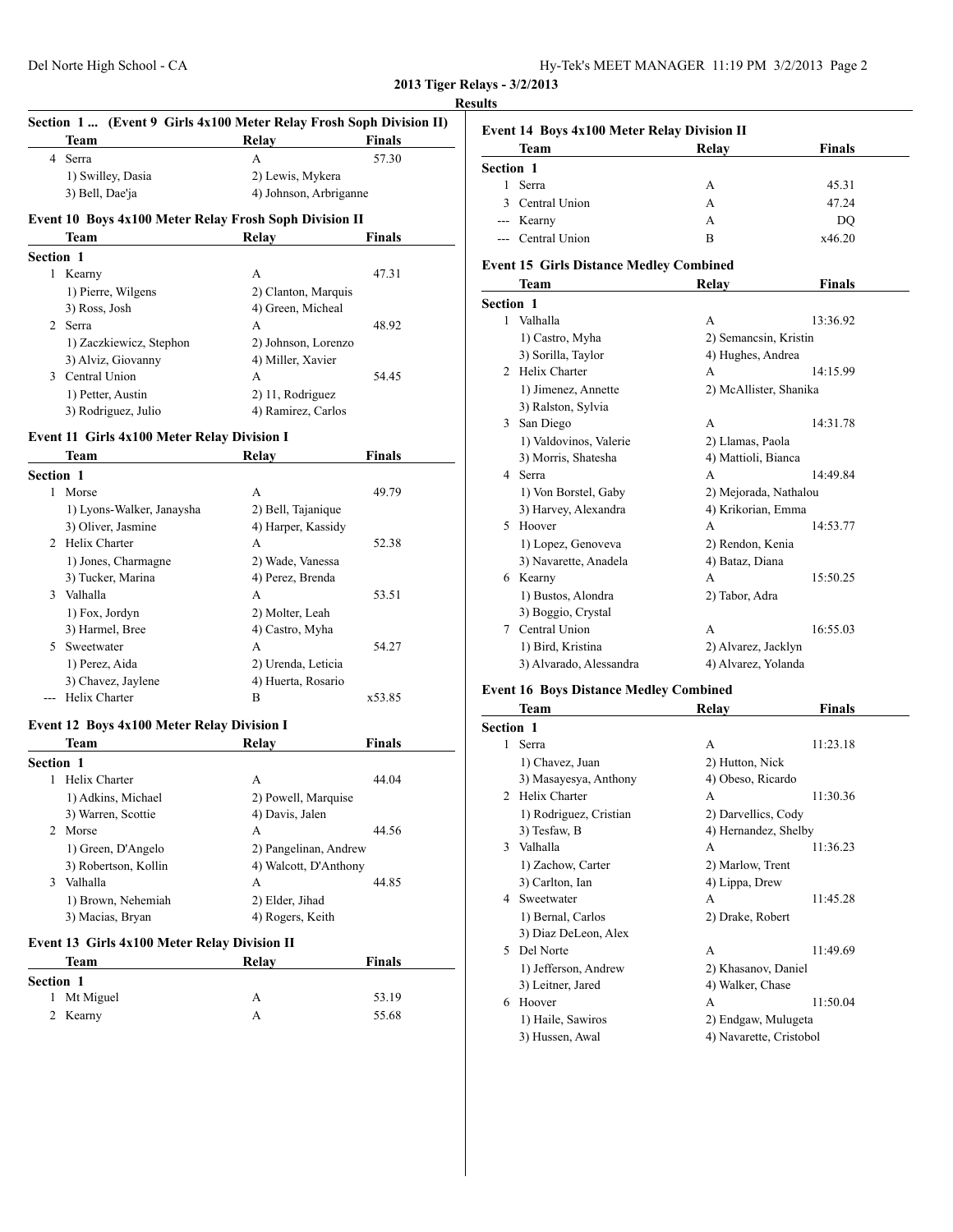#### **Resu**

# **Section 1 ... (Event 16 Boys Distance Medley Combined)**

|    | Team                | Relav                                | Finals    |
|----|---------------------|--------------------------------------|-----------|
| 7  | San Diego           | A                                    | 12:02.93  |
|    | 1) Melgar, Jose     | 2) Llamas, Alan                      |           |
|    | 3) Creamer, Jared   | 4) Ramirez, Daniel                   |           |
| 9  | Central Union       | A                                    | 12:43.69  |
|    | 1) Cortez, Julio    | 2) Doty, Jacob                       |           |
|    | 3) Griego, Cesar    | 4) Aguilera, Jesse                   |           |
| 10 | Kearny              | А                                    | 13:11.26  |
|    | 1) Reece, Ben       | 2) BojÃ <sup>3</sup> rquez, Mauricio |           |
|    | 3) Davis, Husani    | 4) Rodriguez, Carlos                 |           |
| 12 | Morse               | A                                    | 13:45.71  |
|    | 1) Palian, Edward   | 2) Sarabia, Kelvin                   |           |
|    | 3) Meza, Gerardo    | 4) Guzman, Jorge                     |           |
| 13 | Mt Miguel           | A                                    | 13:56.90  |
|    | 1) Nodalo, Nicholas | 2) Jones, Michael                    |           |
|    | 3) Grate, Curtis    | 4) Nwando, Emeka                     |           |
|    | Del Norte           | B                                    | x12:40.48 |
|    | 1) Chander, Jason   | 2) Thompson, Patrick                 |           |
|    | 3) Ohler, Eric      |                                      |           |
|    | Hoover              | B                                    | x13:13.02 |
|    | 1) Nunez, Christian | 2) Hernandez, Miguel                 |           |
|    | 3) Segura, Jonathan |                                      |           |

# **Event 17 Girls 400 Meter Dash Division I**

| <b>Name</b>                     | <b>School</b> | <b>Finals</b>                                                                                                                                  |  |
|---------------------------------|---------------|------------------------------------------------------------------------------------------------------------------------------------------------|--|
| <b>Section 1</b>                |               |                                                                                                                                                |  |
| Bell, Tajanique                 | Morse         | 58.28                                                                                                                                          |  |
| Samson, Sherri                  | Morse         | 1:03.12                                                                                                                                        |  |
|                                 |               |                                                                                                                                                |  |
| <b>Name</b>                     | <b>School</b> | <b>Finals</b>                                                                                                                                  |  |
| Section 1                       |               |                                                                                                                                                |  |
| Johnson, Erroll<br>$\mathbf{1}$ | Helix Charter | 51.48                                                                                                                                          |  |
| Brown, Nehemiah                 | Valhalla      | 51.50                                                                                                                                          |  |
| 3 Green, D'Angelo               | Morse         | 52.29                                                                                                                                          |  |
| 4 Brooks, Christian             | Grossmont     | 53.82                                                                                                                                          |  |
| Webb, Simba                     | Grossmont     | 55.54                                                                                                                                          |  |
| Basa, AJ                        | Morse         | 57.81                                                                                                                                          |  |
|                                 |               |                                                                                                                                                |  |
| <b>Name</b>                     | <b>School</b> | <b>Finals</b>                                                                                                                                  |  |
| <b>Section 1</b>                |               |                                                                                                                                                |  |
| Spencer, Jeyla                  | San Diego     | 1:02.66                                                                                                                                        |  |
| 2 Valdez, Alyssa                | Central Union | 1:04.29                                                                                                                                        |  |
| Baily, Brittnee                 | San Diego     | 1:11.32                                                                                                                                        |  |
| Bustos, Alondra                 | Kearny        | 1:11.71                                                                                                                                        |  |
|                                 |               |                                                                                                                                                |  |
| <b>Name</b>                     | <b>School</b> | <b>Finals</b>                                                                                                                                  |  |
| <b>Section 1</b>                |               |                                                                                                                                                |  |
| Zaczkiewicz, Stephon            | Serra         | 51.30                                                                                                                                          |  |
| Lucido, Jerome                  | Del Norte     | 52.37                                                                                                                                          |  |
| Rodriguez, Julio                | Central Union | 53.32                                                                                                                                          |  |
| 4 Durall, Jack                  | Del Norte     | 54.02                                                                                                                                          |  |
| Davis, Husani                   | Kearny        | 54.19                                                                                                                                          |  |
| Wilkins, Curtis                 | San Diego     | 54.98                                                                                                                                          |  |
|                                 |               | <b>Event 18 Boys 400 Meter Dash Division I</b><br><b>Event 19 Girls 400 Meter Dash Division II</b><br>Event 20 Boys 400 Meter Dash Division II |  |

| ılts                      |                                                     |               |               |  |
|---------------------------|-----------------------------------------------------|---------------|---------------|--|
| <b>Section 2</b>          |                                                     |               |               |  |
| 1                         | Hammond, Niko                                       | San Diego     | 53.85         |  |
|                           | 2 Reece, Ben                                        | Kearny        | 54.62         |  |
|                           | 3 Aboushaban, Sobhy                                 | Serra         | 54.90         |  |
|                           | 4 Alcaraz, Samuel                                   | Central Union | 58.60         |  |
|                           | <b>Event 21 Girls 300 Meter Hurdles Division I</b>  |               |               |  |
|                           | Name                                                | School        | Finals        |  |
| <b>Section 1</b>          |                                                     |               |               |  |
|                           | 1 Lyons-Walker, Janaysha                            | Morse         | 47.82         |  |
|                           | 2 Molter, Leah                                      | Valhalla      | 49.97         |  |
|                           | 3 Huerta, Rosario                                   | Sweetwater    | 50.33         |  |
|                           | 4 Krawl, Kendal                                     | Scripps Ranch | 51.32         |  |
|                           | 5 Brown, Taj                                        | Morse         | 56.03         |  |
|                           | 6 Cockburn, Mariela                                 | Sweetwater    | 56.05         |  |
|                           | <b>Event 22 Girls 300 Meter Hurdles Division II</b> |               |               |  |
|                           | Name                                                | School        | <b>Finals</b> |  |
| <b>Section 1</b>          |                                                     |               |               |  |
|                           | 1 Young, Jasmine                                    | Serra         | 50.90         |  |
|                           | 2 Estrada, Kenya                                    | Central Union | 51.35         |  |
|                           | 3 Taylor, Brittany                                  | Mt Miguel     | 58.87         |  |
|                           | 4 Abdon, Gerissa                                    | Southwest(SD) | 1:00.46       |  |
|                           | Event 23 Boys 300 Meter Hurdles Division I          |               |               |  |
|                           | Name                                                | <b>School</b> | <b>Finals</b> |  |
| Section 1                 |                                                     |               |               |  |
|                           | 1 Walcott, D'Anthony                                | Morse         | 41.99         |  |
|                           | 2 Martinez, Jose                                    | Sweetwater    | 43.92         |  |
|                           | 3 Leon, Daniel                                      | Valhalla      | 44.04         |  |
|                           | 4 Popal, Zabiullah                                  | Scripps Ranch | 45.93         |  |
|                           | 5 Mickelson, Aaron                                  | Morse         | 51.18         |  |
|                           | <b>Event 24 Boys 300 Meter Hurdles Division II</b>  |               |               |  |
|                           | Name                                                | School        | Finals        |  |
| Section 1                 |                                                     |               |               |  |
| 1                         | Johnson, Lorenzo                                    | Serra         | 42.84         |  |
|                           | 2 Gibbions, Eli                                     | San Diego     | 44.50         |  |
|                           | 3 Ramirez, Ismael                                   | Central Union | 45.00         |  |
|                           | 4 Hurd, Austin                                      | Del Norte     | 48.56         |  |
|                           |                                                     |               |               |  |
|                           | <b>Event 25 Girls 100 Meter Dash Division I</b>     |               |               |  |
|                           | Name                                                | School        | Finals        |  |
| Section 1<br>$\mathbf{1}$ | Wind: NWI<br>Harper, Kassidy                        | Morse         | 13.24         |  |
|                           | 2 Oliver, Jasmine                                   | Morse         | 13.45         |  |
|                           | 3 Harmel, Bree                                      | Valhalla      | 13.58         |  |
|                           | 4 Ransaw, Rae'chelle                                | Grossmont     | 13.84         |  |
|                           | 5 Perez, Aida                                       | Sweetwater    | 15.73         |  |
|                           |                                                     |               |               |  |
|                           | <b>Event 26 Boys 100 Meter Dash Division I</b>      |               |               |  |
|                           | Name                                                | School        | <b>Finals</b> |  |
| Section 1                 | Wind: NWI                                           |               |               |  |
|                           | 1 Petty, Adrian                                     | Helix Charter | 11.46         |  |
|                           | 2 Powell, Marquise                                  | Helix Charter | 11.58         |  |
|                           | 3 Makdesi, Patrick                                  | Grossmont     | 11.81         |  |

4 Robertson, Kollin Morse 11.91 5 Elder, Jihad Valhalla 12.10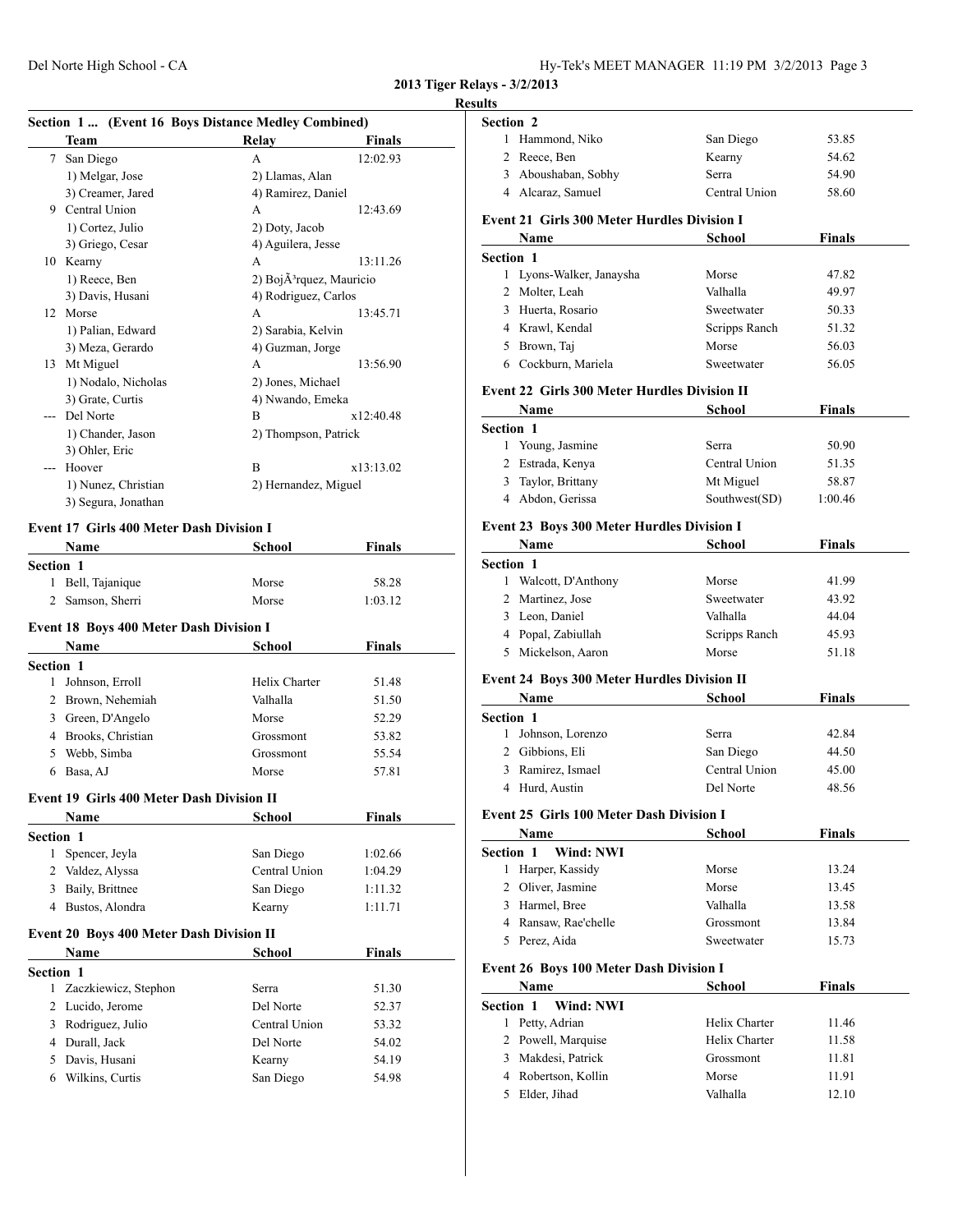|   | <b>Section 1</b><br>Name                                 | Wind: NWI  (Event 26 Boys 100 Meter Dash Division I)<br><b>School</b> | <b>Finals</b> |
|---|----------------------------------------------------------|-----------------------------------------------------------------------|---------------|
|   | 6 Pangelinan, Andrew                                     | Morse                                                                 | 12.18         |
|   | 7 Tejeda, Martin                                         | Sweetwater                                                            | 12.37         |
|   | 8 Flores, Ricardo                                        | Sweetwater                                                            | 13.21         |
|   |                                                          |                                                                       |               |
|   | <b>Event 27 Girls 100 Meter Dash Division II</b><br>Name | School                                                                | <b>Finals</b> |
|   | Wind: NWI<br><b>Section 1</b>                            |                                                                       |               |
|   | 1 Finney, Katlyn                                         | Mt Miguel                                                             | 13.61         |
|   | 2 Smith, Brianna                                         | Kearny                                                                | 13.75         |
|   | 3 Davis, Cheyenne                                        | Central Union                                                         | 14.35         |
|   | 4 Brown, Sage                                            | Kearny                                                                | 15.02         |
|   | 5 Aguilar, Selena                                        | Kearny                                                                | 15.41         |
|   | 6 Norta, Ashley                                          | Serra                                                                 | 15.65         |
|   |                                                          |                                                                       |               |
|   | <b>Event 28 Boys 100 Meter Dash Division II</b>          |                                                                       |               |
|   | Name                                                     | School                                                                | <b>Finals</b> |
|   | <b>Section 1</b><br>Wind: NWI                            |                                                                       |               |
|   | 1 Edwards, Tessie                                        | Serra                                                                 | 11.67         |
|   | 2 Miller, Xavier                                         | <b>Serra</b>                                                          | 11.82         |
|   | 3 Ross, Josh                                             | Kearny                                                                | 11.99         |
|   | 4 Ramirez, Carlos                                        | Central Union                                                         | 12.03         |
|   | 5 Belcher, David                                         | Del Norte                                                             | 12.04         |
|   | 6 Gonzalez, Andres                                       | Central Union                                                         | 12.04         |
|   | 7 Pham, Khan                                             | Del Norte                                                             | 12.39         |
|   | 8 Valenzuela, Enrique                                    | Central Union                                                         | 12.47         |
|   | 9 Clanton, Marquis                                       | Kearny                                                                | 13.34         |
|   | <b>Event 29 Girls 4x800 Meter Relay Combined</b>         |                                                                       |               |
|   | Team                                                     | <b>Relay</b>                                                          | <b>Finals</b> |
|   | Section 1                                                |                                                                       |               |
|   | 1 Helix Charter                                          | A                                                                     | 10:34.23      |
|   | 1) Garcia-Michel, Dyani                                  | 2) Hernandez, Selena                                                  |               |
|   | 3) Febus, Tyleah                                         | 4) Ribeiro, Elaine                                                    |               |
|   | 2 Valhalla                                               | A                                                                     | 10:40.16      |
|   | 1) Sorilla, Taylor                                       | 2) Semancsin, Kristin                                                 |               |
|   | 3) Castro, Myha                                          | 4) Bisera, Maleia                                                     |               |
|   | 3 Sweetwater                                             | А                                                                     | 10:45.53      |
|   | 1) Arellano, Kimberly                                    | 2) Carrillo, Elda                                                     |               |
|   |                                                          | 4) Gonzalez, Erika                                                    |               |
|   | 3) Coronado, Brianna                                     |                                                                       | 10:49.63      |
|   | 4 San Diego                                              | A                                                                     |               |
|   | 1) Martinez, Desiree                                     | 2) Mattioli, Bianca                                                   |               |
|   | 3) Llamas, Paola                                         | 4) Valdovinos, Valerie                                                |               |
|   | 5 Central Union                                          | A                                                                     | 11:11.90      |
|   |                                                          | 2) Huerta, Amalia                                                     |               |
|   | 1) Galaz, Andreah<br>3) Lawson, Avery                    | 4) Martinez, Destiny                                                  |               |
|   | 6 Serra                                                  | А                                                                     | 11:19.29      |
|   | 1) Von Borstel, Gaby                                     |                                                                       |               |
|   | 3) Harvey, Alexandra                                     | 2) Krikorian, Emma<br>4) Mejorada, Nathalou                           |               |
| 7 | Hoover                                                   | A                                                                     | 11:45.87      |
|   | 1) Bataz, Diana                                          | 2) Navarette, Anadela                                                 |               |

|                  | Team                    | Relay                 | <b>Finals</b>       |  |
|------------------|-------------------------|-----------------------|---------------------|--|
| <b>Section 1</b> |                         |                       |                     |  |
| 1                | Sweetwater              | A                     | 8:48.56             |  |
|                  | 1) Martinez, Jose       | 2) Alvarado, Bryan    |                     |  |
|                  | 3) Drake, Robert        | 4) Bernal, Carlos     |                     |  |
| $\mathfrak{D}$   | <b>Serra</b>            | A                     | 8:54.98             |  |
|                  | 1) Masayesya, Brian     | 2) Obeso, Ricardo     |                     |  |
|                  | 3) Masayesya, Anthony   | 4) Hutton, Nick       |                     |  |
|                  | 3 Central Union         | A                     | 8:59.38             |  |
|                  | 1) Fregoso, Oscar       | 2) Glass, Zsaquie     |                     |  |
|                  | 3) Cuen, Justyn         | 4) Gaede, Caleb       |                     |  |
|                  | 4 San Diego             | A                     | 9:24.71             |  |
|                  | 1) Melgar, Jose         | 2) Llamas, Alan       |                     |  |
|                  | 3) Wright, Adam         | 4) Ramirez, Daniel    |                     |  |
|                  | 5 Mt Miguel             | A                     | 9:35.15             |  |
|                  | 1) Alvarez, Tim         | 2) Gonzalez, Cristian |                     |  |
|                  | 3) Camacho, Brandol     | 4) Stidum, O'Neal     |                     |  |
|                  | 6 Hoover                | A                     | 9:35.16             |  |
|                  | 1) Segura, Jonathan     | 2) Hussen, Awal       |                     |  |
|                  | 3) Navarette, Cristobol |                       |                     |  |
| 7                | Southwest(SD)           | A                     | 9:39.60             |  |
|                  | 1) Castro, Sergio       |                       | 2) Rueda, Francisco |  |
|                  | 3) Huizar, Israel       | 4) Chavarin, David    |                     |  |
| 8                | Morse                   | A                     | 10:05.68            |  |
|                  | 1) Palian, Edward       | 2) Guzman, Jorge      |                     |  |
|                  | 3) Ellison, Marquis     | 4) Meza, Eduaro       |                     |  |
|                  | Hoover                  | B                     | x10:26.95           |  |
|                  | 1) Nunez, Christian     | 2) Hernandez, Miguel  |                     |  |
|                  | 3) Ocampo, Mauricio     | 4) Segura, Julio      |                     |  |

# **Event 31 Girls 4x200 Meter Relay Frosh-Soph Division I**

|                  | Team                 | Relay               | <b>Finals</b> |
|------------------|----------------------|---------------------|---------------|
| <b>Section 1</b> |                      |                     |               |
|                  | Morse                | A                   | 1:55.57       |
|                  | 1) Mallari, Kate     | 2) Gillis, Mikeylah |               |
|                  | 3) Greene, Gianni    | 4) Webb, Tayla      |               |
| 3                | Helix Charter        | A                   | 1:57.58       |
|                  | 1) Charles, Kristina | 2) Lewis, Nica      |               |
|                  | 3) Wyatt, Jael       | 4) Blake, Randi     |               |
|                  | Helix Charter        | B                   | x1:56.62      |
|                  | Morse                | B                   | x2:07.92      |
|                  |                      |                     |               |

#### **Event 32 Boys 4x200 Meter Relay Frosh-Soph Division I**

|                  | Team                  | Relay                | <b>Finals</b> |
|------------------|-----------------------|----------------------|---------------|
| <b>Section 1</b> |                       |                      |               |
|                  | Morse                 | А                    | 1:38.07       |
|                  | 1) Badol, Chancy      | 2) Deleon, Omar      |               |
|                  | 3) Kendrick III, John | 4) Frazier, Alphonso |               |
| $2^{\circ}$      | Valhalla              | А                    | 1:43.85       |
|                  | 1) Marlow, Trent      | 2) Rogers, Keith     |               |
|                  | 3) Macias, Bryan      | 4) Elder, Jihad      |               |
| 4                | Sweetwater            | A                    | 1:47.43       |
|                  | 1) Hernandez, Ivan    | 2) Roldan, Brandon   |               |
|                  | 3) Casas, Manuel      | 4) Duran, Jose       |               |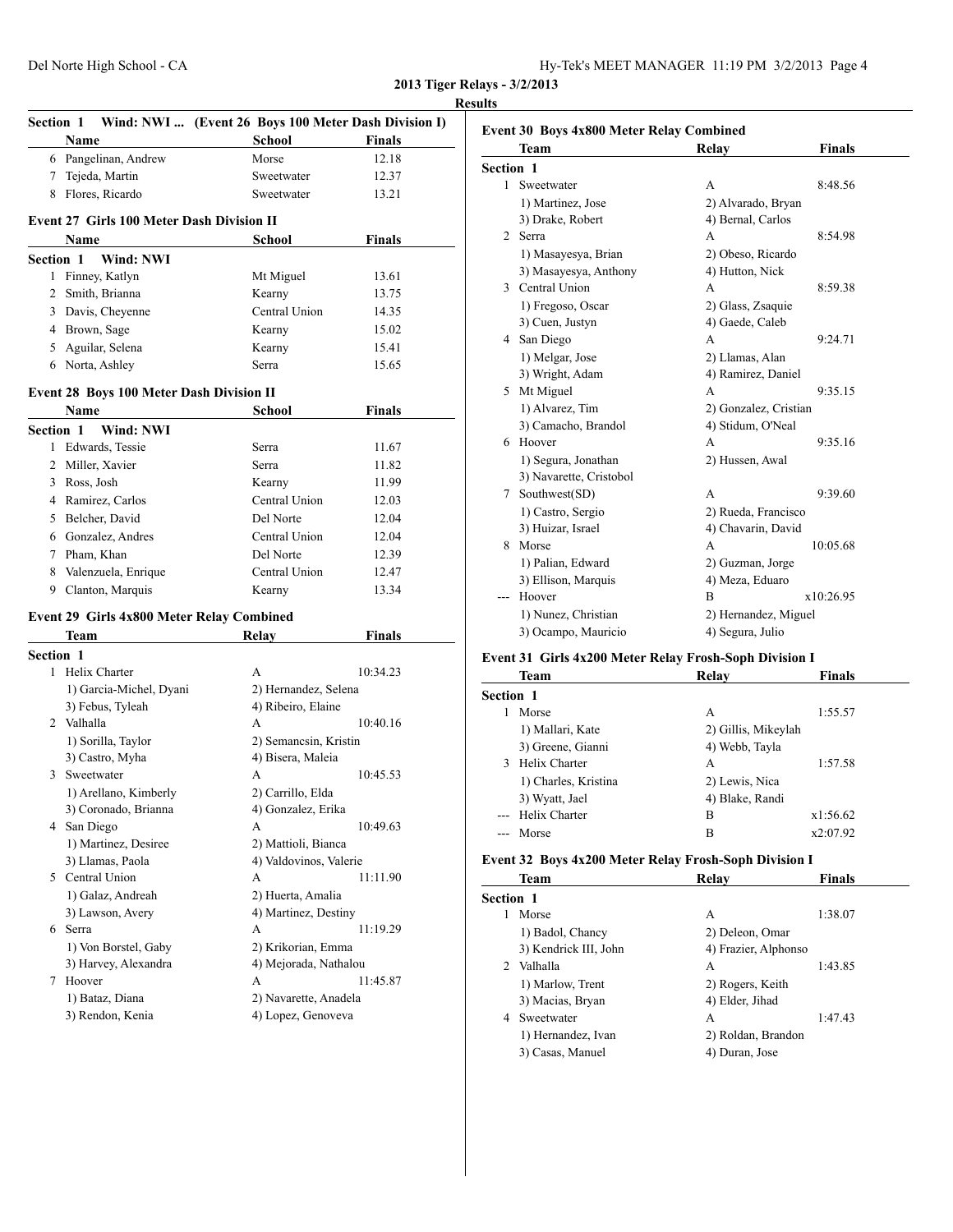| Hy-Tek's MEET MANAGER 11:19 PM 3/2/2013 Page 5 |  |  |  |
|------------------------------------------------|--|--|--|
|------------------------------------------------|--|--|--|

#### **Results**

| Section 1  (Event 32 Boys 4x200 Meter Relay Frosh-Soph Division I) |                                                         |                             |          |
|--------------------------------------------------------------------|---------------------------------------------------------|-----------------------------|----------|
|                                                                    | Team                                                    | Relay                       | Finals   |
|                                                                    | Helix Charter                                           | A                           | DO       |
|                                                                    | 1) Jones, Robert                                        | 2) Woods, Jahid             |          |
|                                                                    | 3) Petty, Adrian                                        | 4) Stevenson, Mekhi         |          |
|                                                                    | Morse                                                   | B                           | x1:45.42 |
|                                                                    | Morse                                                   | C                           | x1:51.83 |
|                                                                    | Event 33 Girls 4x200 Meter Relay Frosh-Soph Division II |                             |          |
|                                                                    | Team                                                    | Relay                       | Finals   |
| <b>Section 1</b>                                                   |                                                         |                             |          |
|                                                                    | 1 Kearny                                                | A                           | 2:00.67  |
|                                                                    | 1) Frazer, Ashanea                                      | 2) Ngu, Cassandra           |          |
|                                                                    | 3) Holley, Jennifer                                     | 4) Looney, Shari            |          |
| 2                                                                  | San Diego                                               | A                           | 2:01.76  |
|                                                                    | 1) Allen, Jordyn                                        | 2) Wright, De'Channel       |          |
|                                                                    | 3) Wells, Destinee                                      | 4) Baily, Brittnee          |          |
| 3                                                                  | Mt Miguel                                               | A                           | 2:04.39  |
|                                                                    | 1) Chavezwheaty, Marleesa                               | 2) Beasley, Tuandrea        |          |
|                                                                    | 3) Harris, Jahnee Lee                                   | 4) Daishia, Hall            |          |
| 4                                                                  | Southwest(SD)                                           | A                           | 2:06.44  |
|                                                                    | 1) Basa Frica                                           | $2)$ K <sub>0</sub> Destiny |          |

#### 1) Basa, Erica 2) Ko, Destiny 3) Arrellano, Alicia 4) Banaci, Jazmine --- Serra A DQ 1) Norta, Ashley 2) Johnson, Arbriganne 3) Bell, Dae'ja  $4$ ) Swilley, Dasia

#### **Event 34 Boys 4x200 Meter Relay Frosh-Soph Division II**

| Team                 | Relay                     | <b>Finals</b> |  |  |
|----------------------|---------------------------|---------------|--|--|
| <b>Section 1</b>     |                           |               |  |  |
| San Diego            | A                         | 1:40.62       |  |  |
| 1) Chambers, Johnny  | 2) Bush, Dustin           |               |  |  |
| 3) Wilkins, Curtis   | 4) Rodriguez, Abraham     |               |  |  |
| Serra                | A                         | 1:44.74       |  |  |
| 1) Bryan, Gabriel    | 2) Earl, Nolan            |               |  |  |
| 3) Brown, Kenyatta   | 4) Ziv, Jonathan          |               |  |  |
|                      | A                         | 1:46.97       |  |  |
| 1) Alquijay, Brandon | 2) Alcaraz, Samuel        |               |  |  |
| 3) Aguilera, Jesse   | 4) Alvarez, Rigo          |               |  |  |
|                      | A                         | 1:52.64       |  |  |
| 1) Espino, Isak      | 2) Nguyen, Hung           |               |  |  |
| 3) Pierre, Wilgens   | 4) Taylor, Michael        |               |  |  |
| $\mathcal{L}$<br>4   | 3 Central Union<br>Kearny |               |  |  |

#### **Event 35 Girls 3200 Meter Run Open**

|                  | <b>Name</b>       | School    | <b>Finals</b> |  |
|------------------|-------------------|-----------|---------------|--|
| <b>Section 1</b> |                   |           |               |  |
|                  | Ricketts, Shea    | Valhalla  | 12:31.26      |  |
| 2                | Elliott, Adrienne | Grossmont | 12:55.43      |  |
| 3.               | Llamas, Paola     | San Diego | 13:51.03      |  |
|                  | 4 Clay, Lelia     | Valhalla  | 14:13.01      |  |
| 5                | Cruz, Mirella     | Hoover    | 14:49.18      |  |
| 6                | Vergara, Diana    | Hoover    | 15:05.95      |  |
|                  | Toma, Clara       | Grossmont | 16:14.33      |  |

| Event 36 Boys 3200 Meter Run Open |                     |               |          |  |
|-----------------------------------|---------------------|---------------|----------|--|
|                                   | Name                | School        | Finals   |  |
| <b>Section 1</b>                  |                     |               |          |  |
| 1                                 | Martinez, George    | Sweetwater    | 10:00.09 |  |
| 2                                 | Masayesya, Anthony  | Serra         | 10:21.39 |  |
| 3                                 | Penaloza, Christian | San Diego     | 10:23.26 |  |
| 4                                 | Endgaw, Mulugeta    | Hoover        | 10:28.13 |  |
| 5                                 | Hernandez, Alex     | Valhalla      | 10:29.40 |  |
| 6                                 | Marlow, Trent       | Valhalla      | 10:30.58 |  |
| 7                                 | Rearic, Joseph      | Valhalla      | 10:31.65 |  |
| 8                                 | Flores, David       | San Diego     | 10:47.61 |  |
| 9                                 | Grajeda, Raphael    | Sweetwater    | 10:51.58 |  |
| 10                                | Thompson, Patrick   | Del Norte     | 10:59.72 |  |
| 11                                | Masayesya, Brian    | Serra         | 11:00.69 |  |
| 12                                | Haile, Sawiros      | Hoover        | 11:00.99 |  |
| 13                                | Rule, Trent         | Valhalla      | 11:03.38 |  |
| 14                                | Alquijay, Brandon   | Central Union | 11:48.69 |  |

#### **Event 37 Girls 4x400 Meter Relay Division I**

|                  | Team                    | Relay                  | Finals                    |
|------------------|-------------------------|------------------------|---------------------------|
| <b>Section 1</b> |                         |                        |                           |
|                  | Morse                   | A                      | 4:10.29                   |
|                  | 1) Harper, Kassidy      |                        | 2) Lyons-Walker, Janaysha |
|                  | 3) Samson, Sherri       | 4) Bell, Tajanique     |                           |
|                  | 2 Helix Charter         | A                      | 4:22.14                   |
|                  | 1) McAllister, Shanika  | 2) Hernandez, Selena   |                           |
|                  | 3) Garcia-Michel, Dyani | 4) Bojorquez, Samantha |                           |
|                  | Sweetwater              | A                      | 4:28.48                   |
|                  | 1) Arellano, Kimberly   | 2) Huerta, Rosario     |                           |
|                  | 3) Alatorre, Gloria     | 4) Coronado, Brianna   |                           |

#### **Event 38 Boys 4x400 Meter Relay Division I**

|                  | <b>Team</b>           | Relay                | Finals  |
|------------------|-----------------------|----------------------|---------|
| <b>Section 1</b> |                       |                      |         |
|                  | Helix Charter         | А                    | 3:33.02 |
|                  | 1) Adkins, Michael    | 2) Warren, Scottie   |         |
|                  | 3) Hernandez, Shelby  | 4) Benjamin, Michael |         |
|                  | Morse                 | А                    | 3:39.61 |
|                  | 1) Walcott, D'Anthony | 2) Anderson, Paul    |         |
|                  | 3) Badol, Chancy      | 4) Green, D'Angelo   |         |
|                  | Sweetwater            | A                    | 3:40.46 |
|                  | 1) Alvarado, Bryan    | 2) Cruz, Luis        |         |
|                  | 3) Tejeda, Martin     | 4) Hernandez, Giavan |         |

#### **Event 39 Girls 4x400 Meter Relay Division II**

|           | Team               | Relav               | <b>Finals</b> |
|-----------|--------------------|---------------------|---------------|
| Section 1 |                    |                     |               |
|           | San Diego          | A                   | 4:17.98       |
|           | 1) Allen, Jordyn   | 2) Sanders, Makenna |               |
|           | 3) Spencer, Jeyla  | 4) Morris, Shatesha |               |
|           | 2 Central Union    | А                   | 4:27.47       |
| 3         | Kearny             | A                   | 4:32.71       |
|           | 1) Bustos, Alondra | 2) Smith, Brianna   |               |
|           | 3) Aguilar, Selena | 4) Flores, Cindy    |               |
|           |                    |                     |               |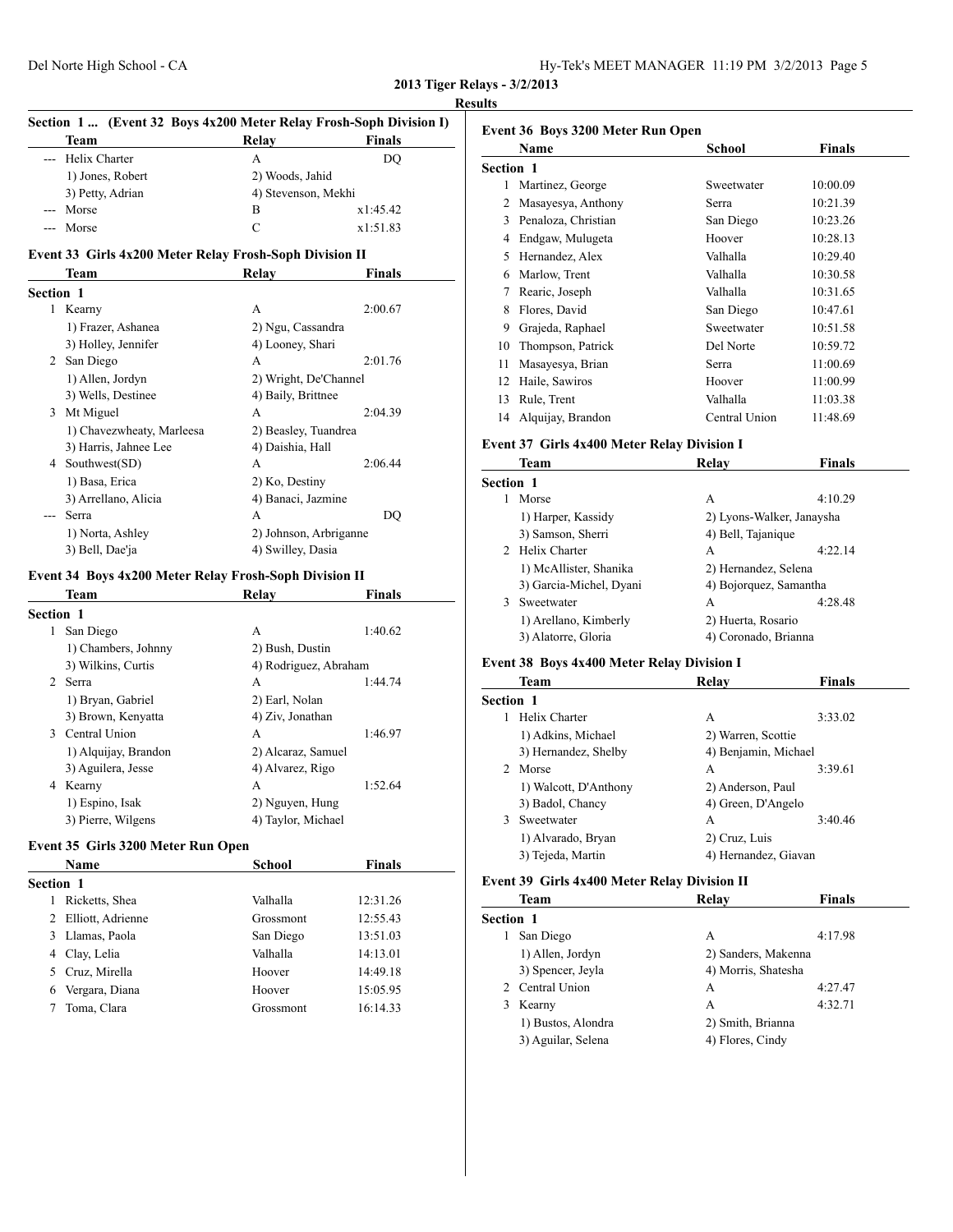| Hy-Tek's MEET MANAGER 11:19 PM 3/2/2013 Page 6 |  |  |  |
|------------------------------------------------|--|--|--|
|------------------------------------------------|--|--|--|

# **Results**

|                                                    | Team                                        | Relay             | <b>Finals</b>      |  |  |  |
|----------------------------------------------------|---------------------------------------------|-------------------|--------------------|--|--|--|
|                                                    | Section 1                                   |                   |                    |  |  |  |
| $\mathbf{1}$                                       | Morse                                       | W A               | 54.62              |  |  |  |
| 2                                                  | Sweetwater                                  | W A               | 58.11              |  |  |  |
| Event 41 Mixed 4x100 Meter Relay Co-Ed Division II |                                             |                   |                    |  |  |  |
|                                                    | Team                                        | <b>Relay</b>      | <b>Finals</b>      |  |  |  |
| <b>Section 1</b>                                   |                                             |                   |                    |  |  |  |
|                                                    | 1 Central Union                             | W A               | 52.47              |  |  |  |
| $\overline{c}$                                     | Kearny                                      | W<br>$\mathsf{A}$ | 54.46              |  |  |  |
| 3                                                  | Serra                                       | W<br>$\mathbf{A}$ | 55.17              |  |  |  |
|                                                    | <b>Event 43 Girls Long Jump Division I</b>  |                   |                    |  |  |  |
|                                                    | Name                                        | School            | <b>Finals</b>      |  |  |  |
| Flight 1                                           |                                             |                   |                    |  |  |  |
|                                                    | 1 Samson, Sherri                            | Morse             | 17-05.00 NWI       |  |  |  |
|                                                    | 2 Garcia, Maria                             | Sweetwater        | 16-07.00 NWI       |  |  |  |
|                                                    | 3 Wilson, Alana                             | Morse             | 15-01.00 NWI       |  |  |  |
|                                                    | 4 Hankins, Kiana                            | Morse             | 14-10.50 NWI       |  |  |  |
|                                                    | 5 Agustin, Jewelisa                         | Morse             | 13-02.00 NWI       |  |  |  |
|                                                    | 6 Gillis, Mikeylah                          | Morse             | 12-00.00 NWI       |  |  |  |
|                                                    | --- Perez, Aida                             | Sweetwater        | <b>FOUL</b>        |  |  |  |
|                                                    |                                             |                   |                    |  |  |  |
|                                                    | <b>Event 44 Boys Long Jump Division I</b>   |                   |                    |  |  |  |
|                                                    | Name                                        | <b>School</b>     | <b>Finals</b>      |  |  |  |
| Flight 1                                           | 1 Anderson, Paul                            | Morse             | 19-06.50 NWI       |  |  |  |
|                                                    | 2 Little, Eric                              | Morse             | 19-06.00 NWI       |  |  |  |
|                                                    | 3 Smith, Averi                              | Grossmont         | 18-07.00 NWI       |  |  |  |
|                                                    | 3 Butler, Tyler                             | Morse             | 18-07.00 NWI       |  |  |  |
|                                                    | 5 Scurry, Jetaime                           | Morse             | 18-05.75 NWI       |  |  |  |
|                                                    | 6 Waters, Kalvin                            | Grossmont         | 17-08.00 NWI       |  |  |  |
| 7                                                  | Clifford, Joseph                            | Grossmont         | 17-03.00 NWI       |  |  |  |
|                                                    | 8 Lee, Rheed                                | Morse             | 16-08.50 NWI       |  |  |  |
|                                                    | 9 Webb, Simba                               | Grossmont         | 16-01.50 NWI       |  |  |  |
|                                                    | 10 Washington, Lamond                       | Morse             | 14-10.00 NWI       |  |  |  |
|                                                    |                                             |                   |                    |  |  |  |
|                                                    | <b>Event 45 Girls High Jump Division II</b> |                   |                    |  |  |  |
|                                                    | Name                                        | School            | <b>Finals</b>      |  |  |  |
| Flight 1<br>1                                      | Morris, Shatesha                            | San Diego         | 1.43m              |  |  |  |
|                                                    | 2 Gamby, Angela                             | Southwest(SD)     | 1.37m              |  |  |  |
|                                                    | 2 Smith, Destinee                           | San Diego         | 1.37m              |  |  |  |
|                                                    | 4 Cabal, Maren                              | Southwest(SD)     | 1.27m              |  |  |  |
|                                                    | 5 Keller, Michaela                          | Serra             | 1.22m              |  |  |  |
|                                                    | 5 Rodriguez, Clarisa                        | Southwest(SD)     | 1.22m              |  |  |  |
| 7                                                  | Jorgensen, Stef                             | Serra             | 1.17m              |  |  |  |
|                                                    |                                             |                   |                    |  |  |  |
|                                                    | <b>Event 46 Girls Pole Vault Invite</b>     |                   |                    |  |  |  |
|                                                    | 157-09 r 1986<br>Meet:                      | Lori Parker       |                    |  |  |  |
|                                                    | Name                                        | School            | <b>Finals</b>      |  |  |  |
| Flight 1                                           |                                             |                   |                    |  |  |  |
| 1                                                  | Fox, Jordyn<br>Samson, Sherri               | Valhalla<br>Morse | 9-06.00<br>8-00.00 |  |  |  |
| 2                                                  |                                             |                   |                    |  |  |  |

|          | Name                | School        | Finals  |
|----------|---------------------|---------------|---------|
| Flight 1 |                     |               |         |
| 1        | Panebianco, Helen   | Helix Charter | 101-01  |
| 2        | Jones, Branisha     | Morse         | 99-01   |
| 3        | Jones, Cynthia      | Helix Charter | 98-00   |
| 4        | Wilson, Angelica    | Morse         | 82-09   |
| 5        | Crowl, Megan        | Grossmont     | 82-07   |
| 6        | Smith, Jashell      | Helix Charter | 78-10   |
| 6        | Castro, Viviene     | Morse         | 78-10   |
| 8        | Sola, Bertha        | Morse         | 78-06   |
| 9        | Melendez, Stephanie | Sweetwater    | 77-03   |
| 10       | Ward, Grace         | Hoover        | 76-05   |
| 11       | Person, Lailanee    | Grossmont     | 74-09   |
| 12       | Irving, Jada        | Morse         | 69-03   |
| 13       | Williams, Alexis    | Morse         | 67-05   |
| 14       | Alonzo, Linda       | Sweetwater    | $65-10$ |
| 15       | Fetene, Elianey     | Morse         | $56-10$ |
| 16       | Fausto, Angelica    | Sweetwater    | 55-01   |

## **Event 48 Girls Discus Throw Division II**

|          | Name                | School        | Finals    |  |
|----------|---------------------|---------------|-----------|--|
| Flight 1 |                     |               |           |  |
| L        | McNairy, Erykah     | San Diego     | 76-01     |  |
| 2        | Rearden, Karissa    | Serra         | $70 - 01$ |  |
| 3        | Hyde, Kayla         | Central Union | $67-10$   |  |
| 4        | Lopez, Pilar        | Southwest(SD) | 66-10     |  |
| 5        | Green, Kiel         | Kearny        | 62-01     |  |
| 6        | Rodriguez, Evelyn   | Kearny        | 61-02     |  |
| 7        | Valdez, Daniella    | Central Union | 58-07     |  |
| 8        | Ngu, Cassandra      | Kearny        | 57-08     |  |
| 9        | Brown, Veneese      | Serra         | 56-10     |  |
| 10       | Canez, Lorena       | Central Union | 56-03     |  |
| 11       | Marical, Rosie      | Central Union | 54-10     |  |
| 12       | Lopez, Gaby         | San Diego     | 52-05     |  |
| 13       | Rodriguez, Clarisa  | Southwest(SD) | 50-09     |  |
| 14       | Eslava, Krys-Alexis | Serra         | $46 - 02$ |  |
| 15       | Ramirez, Amber      | Central Union | $43 - 01$ |  |
|          | 16 Lewis, Marleigh  | Kearny        | 39-02     |  |

# **Event 49 Boys Shot Put Division I**

|          | Name               | <b>School</b> | <b>Finals</b> |
|----------|--------------------|---------------|---------------|
| Flight 1 |                    |               |               |
|          | Milo, William      | Helix Charter | 46-10.50      |
| 2        | Wyatt, Jalen       | Helix Charter | 46-04.50      |
| 3        | Savage, Darrion    | Morse         | 45-06.50      |
| 4        | Bonilla, Jorge     | Sweetwater    | 43-04.50      |
| 5        | Osuna, Joseph      | Sweetwater    | 43-02.00      |
| 6        | Hampton, Kordell   | Helix Charter | 42-08.00      |
| 7        | Serrano, Samson    | Grossmont     | 41-02.50      |
| 8        | Coronado, Arturo   | Sweetwater    | 40-01.50      |
| 9        | Mayo, Yasah        | Morse         | 37-06.00      |
| 10       | Deloeste, David    | Morse         | 32-03.00      |
| 11       | Sandoval, Fernande | Morse         | 31-04.00      |
| 12       | Munguia, Rene      | Hoover        | $31 - 02.00$  |
| 13       | Jennings, Vaa      | Morse         | 30-10.00      |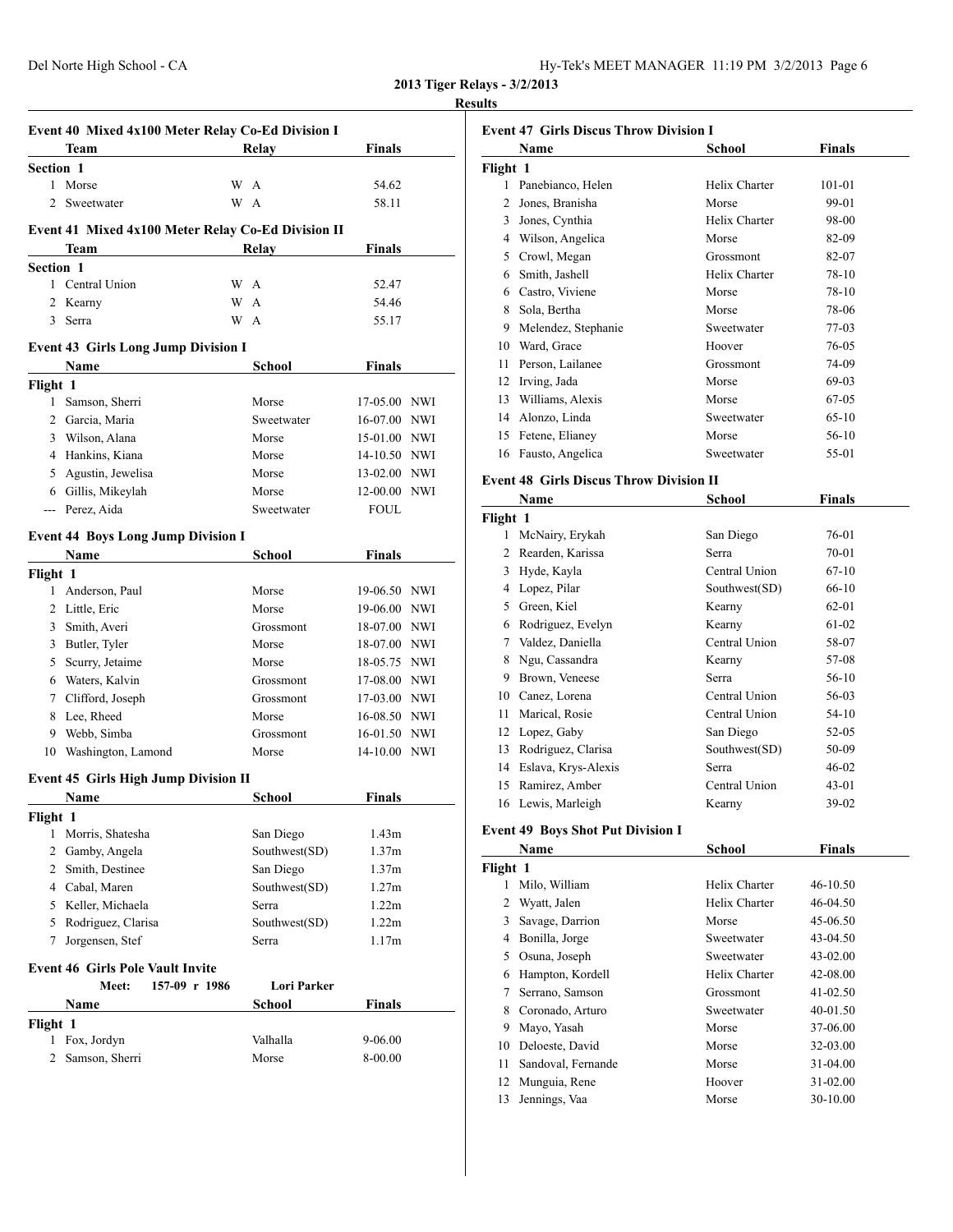# **Results**

|                | Flight 1 (Event 49 Boys Shot Put Division I) |                     |                          |            |
|----------------|----------------------------------------------|---------------------|--------------------------|------------|
|                | Name                                         | School              | <b>Finals</b>            |            |
| 14             | Verbuzco, Raymond                            | Morse               | 28-06.00                 |            |
| 15             | Ibay, Jerrie                                 | Morse               | 27-05.00                 |            |
|                | 16 Nash, Jordan                              | Morse               | 24-08.00                 |            |
|                |                                              |                     |                          |            |
|                | <b>Event 50 Boys Shot Put Division II</b>    |                     |                          |            |
|                | Name                                         | <b>School</b>       | <b>Finals</b>            |            |
| Flight 1       |                                              |                     |                          |            |
| 1              | Lyons, Ronnie                                | Serra<br>Del Norte  | 43-07.50                 |            |
|                | 2 Joyce, Adam<br>3 Ketchum, Andrew           |                     | 43-03.50                 |            |
|                | 4 Martin, Isaiah                             | San Diego           | 41-06.50<br>$40 - 02.00$ |            |
|                |                                              | San Diego           | 39-06.50                 |            |
|                | 5 Cazares, Luis<br>6 Price, Richard          | Kearny<br>Serra     | 39-06.00                 |            |
| 7              | De Valle, John                               | Central Union       |                          |            |
| 8              | Todd, Steven                                 | Kearny              | 39-01.50<br>38-00.50     |            |
|                | 9 Petter, Austin                             | Central Union       | 36-07.00                 |            |
|                | 10 Angeles, Jason                            | Serra               | 35-08.00                 |            |
| 11             | Reyes, John                                  | Del Norte           | 33-09.50                 |            |
| 12             | Fadden, Thomas                               | Kearny              | 33-02.00                 |            |
| 13             | Hill, Lucas                                  | San Diego           | 32-02.50                 |            |
|                | 14 Morena, Antar                             | Del Norte           | 30-02.50                 |            |
| 15             | Salcedo, Michael                             | Central Union       | 29-01.00                 |            |
|                | 16 King, Bobby                               | Kearny              | 27-05.00                 |            |
| 17             | Jones, Jordan                                | Kearny              | 23-00.00                 |            |
|                |                                              |                     |                          |            |
|                | <b>Event 51 Girls High Jump Division I</b>   |                     |                          |            |
|                | Name                                         | School              | Finals                   |            |
| Flight 1       |                                              |                     |                          |            |
|                | 1 Nardi, Caitlin                             | Valhalla            | 1.53m                    |            |
| $\overline{2}$ | Van derhoff, Sarah                           | Valhalla            | 1.48m                    |            |
| 3              | Rodden, Erin                                 | Valhalla            | 1.37m                    |            |
|                | <b>Event 52 Girls Long Jump Division II</b>  |                     |                          |            |
|                | Name                                         | <b>School</b>       | <b>Finals</b>            |            |
| Flight 1       |                                              |                     |                          |            |
| 1              | Dozier, Talisha                              | Mt Miguel           | 17-05.00 NWI             |            |
| 2              | Allen, Jordyn                                | San Diego           | 16-02.00 NWI             |            |
| 3              | Looney, Shari                                | Kearny              | 15-10.00 NWI             |            |
| 4              | Morris, Shatesha                             | San Diego           | 15-07.00 NWI             |            |
| 5              | Canez, Tiffany                               | Central Union       | 14-10.00                 | NWI        |
| 6              | Whipple, Emily                               | Central Union       | 14-08.00                 | NWI        |
| 7              | Smith, Destinee                              | San Diego           | 14-07.00                 | <b>NWI</b> |
| 8              | Navarrete, Clarissa                          | Central Union       | 14-06.00                 | NWI        |
| 9              | Mitchell, Zhan $\tilde{A}(c)$                | Kearny              | 14-03.50                 | NWI        |
| 10             | Cabal, Maren                                 | Southwest(SD)       | 14-00.00                 | NWI        |
| 10             | Basa, Erica                                  | Southwest(SD)       | 14-00.00                 | NWI        |
| 12             | Jorgensen, Stef                              | Serra               | 13-10.00                 | NWI        |
| 13             | Zeleke, Yete                                 | Kearny              | 13-09.00                 | NWI        |
| 14             | Gamby, Angela                                | Southwest(SD)       | 13-08.00                 | NWI        |
| 15             | Harris, Tajana                               | Mt Miguel           | 13-07.00                 | <b>NWI</b> |
| 16             | Ngu, Cassandra                               | Kearny              | 13-06.00                 | NWI        |
| 17             | Keller, Michaela                             | Serra               | 13-00.00                 | NWI        |
| 18<br>19       | Frazer, Ashanea<br>Finney, Katlyn            | Kearny<br>Mt Miguel | 12-07.00<br>11-09.50 NWI | NWI        |
|                |                                              |                     |                          |            |

|                      | Name                                                | School                | <b>Finals</b> |            |
|----------------------|-----------------------------------------------------|-----------------------|---------------|------------|
| Flight 1             |                                                     |                       |               |            |
|                      | 1 Walker, Jalen                                     | Mt Miguel             | 21-10.50 NWI  |            |
|                      | 2 James, Khaleal                                    | <b>Serra</b>          | 20-08.00 NWI  |            |
|                      | 3 Probe, John                                       | Serra                 | 19-06.00 NWI  |            |
|                      | 4 Chambers, Johnny                                  | San Diego             | 19-05.75 NWI  |            |
|                      | 5 Wilkins, Curtis                                   | San Diego             | 19-03.75 NWI  |            |
|                      | 6 Lucero, Jesus                                     | Central Union         | 18-08.25 NWI  |            |
|                      | 7 Jackson, Devon                                    | Mt Miguel             | 18-07.50 NWI  |            |
|                      | 8 Gonzalez, Andres                                  | Central Union         | 18-04.50 NWI  |            |
|                      | 9 Ross, Josh                                        | Kearny                | 18-02.50 NWI  |            |
|                      | 10 Lyons, Ronnie                                    | Serra                 | 17-10.50 NWI  |            |
|                      | 11 Souza, Robert                                    | San Diego             | 17-07.25 NWI  |            |
|                      | 12 Hebreo, James                                    | Del Norte             | 17-07.00 NWI  |            |
|                      | 13 Taylor, Michael                                  | Kearny                | 17-04.00 NWI  |            |
|                      | 14 Jones, Michael                                   | Mt Miguel             | 16-10.75 NWI  |            |
|                      | 15 Espino, Isak                                     | Kearny                | 16-08.50 NWI  |            |
|                      | 16 Cervantes, Sammy                                 | Central Union         | 15-01.00 NWI  |            |
|                      | 17 Clanton, Marquis                                 | Kearny                | 14-04.50 NWI  |            |
|                      |                                                     |                       |               |            |
|                      | <b>Event 54 Boys Pole Vault Invite</b>              |                       |               |            |
|                      | 47-04 r 2010<br>Meet:                               | <b>Travis Johnson</b> |               |            |
|                      | Name                                                | School                | <b>Finals</b> |            |
| Flight 1             |                                                     |                       |               |            |
|                      | 1 Ash, Austin                                       | Valhalla              | 13-00.00      |            |
|                      | --- Elwers, Alexander                               | Valhalla              | NH            |            |
| Flight 1             | <b>Name</b>                                         | School                | <b>Finals</b> |            |
|                      | 1 Probe, John                                       | Serra                 | J1.78m        |            |
|                      | 1 Chambers, Johnny                                  | San Diego             | 1.78m         |            |
|                      | 3 Wetzel, Chad                                      | Del Norte             | J1.58m        |            |
|                      | 3 Dominguez, Curtis                                 | Central Union         | 1.58m         |            |
|                      | 5 Souza, Robert                                     | San Diego             | 1.53m         |            |
|                      | 5 Golubkov, Alexander                               | Del Norte             | J1.53m        |            |
|                      | 7 Gaede, Caleb                                      | Central Union         | 1.43m         |            |
|                      | --- Ramirez, Ismael                                 | Central Union         | NH            |            |
|                      | <b>Event 56 Girls Triple Jump Division I</b>        |                       |               |            |
|                      |                                                     |                       |               |            |
|                      | Name                                                | School                | <b>Finals</b> |            |
|                      |                                                     |                       |               |            |
|                      | 1 Garcia, Maria                                     | Sweetwater            | 34-02.00 NWI  |            |
|                      | 2 Hankins, Kiana                                    | Morse                 | 32-04.00      | <b>NWI</b> |
|                      | 3 Wilson, Alana                                     | Morse                 | 26-02.00 NWI  |            |
|                      |                                                     |                       |               |            |
|                      | <b>Event 57 Boys Triple Jump Division I</b><br>Name | School                |               |            |
|                      |                                                     |                       | <b>Finals</b> |            |
| 1                    | Bealer-West, Taszabza                               | Grossmont             | 43-10.00 NWI  |            |
| Flight 1<br>Flight 1 | 2 Little, Eric                                      | Morse                 | 40-09.25      | <b>NWI</b> |
|                      | 3 Tyssee, Jeff                                      | Grossmont             | 39-00.00      | <b>NWI</b> |
|                      |                                                     | Morse                 | 38-11.00 NWI  |            |
|                      | 4 Anderson, Paul                                    | Grossmont             | 38-01.00 NWI  |            |
|                      | 5 Meno, Christian<br>6 Butler, Tyler                | Morse                 | 35-04.00 NWI  |            |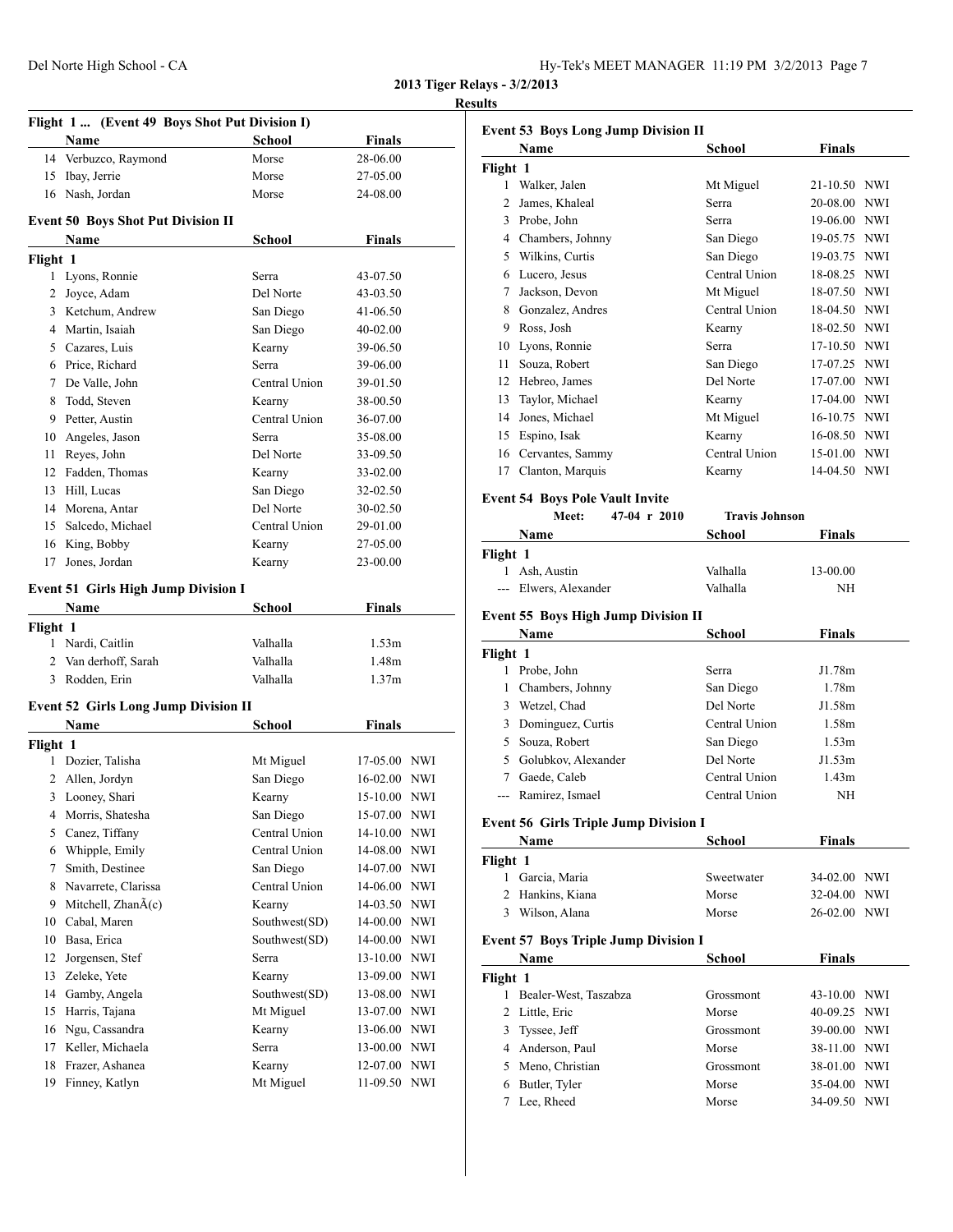| Hy-Tek's MEET MANAGER 11:19 PM 3/2/2013 Page 8 |  |  |  |
|------------------------------------------------|--|--|--|
|------------------------------------------------|--|--|--|

#### **Results**

|                | Flight 1  (Event 57 Boys Triple Jump Division I) |               |               |  |
|----------------|--------------------------------------------------|---------------|---------------|--|
|                | Name                                             | <b>School</b> | <b>Finals</b> |  |
|                | 7 Nasser, Saladin                                | Sweetwater    | 34-09.50 NWI  |  |
|                |                                                  |               |               |  |
|                | <b>Event 58 Boys Discus Throw Division I</b>     |               |               |  |
|                | Name                                             | <b>School</b> | <b>Finals</b> |  |
| Flight 1       |                                                  |               |               |  |
| $\mathbf{1}$   | Savage, Darrion                                  | Morse         | $140 - 10$    |  |
|                | 2 Hampton, Kordell                               | Helix Charter | 135-01        |  |
|                | 3 Serrano, Samson                                | Grossmont     | 131-05        |  |
|                | 4 Milo, William                                  | Helix Charter | 125-11        |  |
|                | 5 Pangelinan, Ralph                              | Sweetwater    | 123-11        |  |
|                | 6 Wyatt, Jalen                                   | Helix Charter | 121-11        |  |
|                | 7 Mayo, Yasah                                    | Morse         | 117-02        |  |
|                | 8 Munguia, Rene                                  | Hoover        | 95-00         |  |
|                | 9 Bonilla, Jorge                                 | Sweetwater    | 91-04         |  |
| 10             | Sandoval, Fernande                               | Morse         | 79-04         |  |
| 11             | Jennings, Vaa                                    | Morse         | 78-02         |  |
|                | 12 Osuna, Joseph                                 | Sweetwater    | 77-11         |  |
|                | 13 Deloeste, David                               | Morse         | $70 - 06$     |  |
|                | 14 Ibay, Jerrie                                  | Morse         | 69-02         |  |
| 15             | Verbuzco, Raymond                                | Morse         | 68-11         |  |
|                | 16 Nash, Jordan                                  | Morse         | $63 - 03$     |  |
|                | <b>Event 59 Boys Discus Throw Division II</b>    |               |               |  |
|                | Name                                             | School        | <b>Finals</b> |  |
| Flight 1       |                                                  |               |               |  |
|                | 1 Nelson, Tyler                                  | Del Norte     | 117-10        |  |
|                | 2 Kuelbs, Daniel                                 | Del Norte     | 111-01        |  |
|                | 3 Todd, Steven                                   | Kearny        | 109-11        |  |
|                | 4 Martin, Isaiah                                 | San Diego     | 109-00        |  |
|                | 5 Ketchum, Andrew                                | San Diego     | 105-00        |  |
|                | 6 Lyons, Ronnie                                  | Serra         | 102-04        |  |
|                | 7 Reyes, John                                    | Del Norte     | 101-00        |  |
|                | 8 Fadden, Thomas                                 | Kearny        | 98-11         |  |
| 8              | Salcedo, Michael                                 | Central Union | 98-11         |  |
|                | 10 Price, Richard                                | Serra         | 98-05         |  |
| 11 -           | Cazares, Luis                                    | Kearny        | 97-11         |  |
|                | 12 Angeles, Jason                                | Serra         | 97-01         |  |
|                | 13 Petter, Austin                                | Central Union | 96-07         |  |
|                | 14 Loiseau, Jammal                               | Del Norte     | 93-09         |  |
|                | 15 Canez, Anthony                                | Central Union | 92-00         |  |
|                | 16 Joyce, Adam                                   | Del Norte     | 90-01         |  |
|                | 17 Hill, Lucas                                   | San Diego     | 83-07         |  |
|                | 18 Rodgers, Andrew                               | Del Norte     | 77-04         |  |
| 19             | Jones, Jordan                                    | Kearny        | 56-02         |  |
| 20             | King, Bobby                                      | Kearny        | 53-07         |  |
|                |                                                  |               |               |  |
|                | <b>Event 60 Girls Shot Put Division I</b>        |               |               |  |
|                | Name                                             | <b>School</b> | <b>Finals</b> |  |
| Flight 1       |                                                  |               |               |  |
|                | 1 Ward, Grace                                    | Hoover        | 34-09.00      |  |
| $\overline{2}$ | Jones, Cynthia                                   | Helix Charter | 32-10.50      |  |
| 3              | Sola, Bertha                                     | Morse         | 32-04.00      |  |
|                | 4 Wilson, Angelica                               | Morse         | 31-09.00      |  |
|                | 5 Panebianco, Helen                              | Helix Charter | 31-04.00      |  |
|                | 6 Castro, Viviene                                | Morse         | 31-00.00      |  |

| s  |                        |               |              |
|----|------------------------|---------------|--------------|
|    | Smith, Jashell         | Helix Charter | 30-04.00     |
| 8  | Williams, Alexis       | Morse         | 27-09.00     |
| 9  | Jones, Branisha        | Morse         | 26-03.50     |
|    | 10 Crowl, Megan        | Grossmont     | $26 - 02.00$ |
| 11 | Samson, Elvia          | Sweetwater    | 24-06.00     |
|    | 12 Melendez, Stephanie | Sweetwater    | 24-00.00     |
| 13 | Fetene, Elianey        | Morse         | 22-08.50     |
| 14 | Person, Lailanee       | Grossmont     | 22-01.50     |
|    | 15 Arrellano, Daniela  | Sweetwater    | $21 - 02.50$ |
|    |                        |               |              |

## **Event 61 Girls Shot Put Division II**

|          | Name              | <b>School</b> | Finals   |
|----------|-------------------|---------------|----------|
| Flight 1 |                   |               |          |
|          | McNairy, Erykah   | San Diego     | 29-08.50 |
| 2        | Rearden, Karissa  | Serra         | 28-06.00 |
| 3        | Tabor, Adra       | Kearny        | 26-08.50 |
| 3        | Miller, Harmony   | Kearny        | 26-08.50 |
| 5        | Brown, Veneese    | Serra         | 26-08.00 |
| 6        | Aguilar, Kaela    | Serra         | 26-00.50 |
| 7        | Johnson, Tiffaney | San Diego     | 26-00.00 |
| 7        | Gomez, Karla      | San Diego     | 26-00.00 |
| 9        | Canez, Lorena     | Central Union | 24-06.50 |
| 10       | Lopez, Gaby       | San Diego     | 23-01.50 |
| 11       | Marical, Rosie    | Central Union | 22-05.50 |
| 12       | Upell, Kaela      | Kearny        | 22-00.00 |
| 13       | Daniel, Joliyal   | Mt Miguel     | 20-06.50 |
| 14       | Lopez, Pilar      | Southwest(SD) | 19-07.00 |
| 15       | Hyde, Kayla       | Central Union | 18-08.00 |
| 15       | Ramirez, Amber    | Central Union | 18-08.00 |
| 17       | Scales, Tanesha   | Mt Miguel     | 18-07.00 |
| 18       | Lewis, Marleigh   | Kearny        | 16-07.00 |

# **Event 62 Boys High Jump Division I**

|          | Name                 | School   | Finals |  |
|----------|----------------------|----------|--------|--|
| Flight 1 |                      |          |        |  |
|          | Rogers, Keith        | Valhalla | 1.86m  |  |
|          | 2 Washington, Lamond | Morse    | 1.63m  |  |
|          | 3 Little, Eric       | Morse    | 1.58m  |  |
|          | 3 Marugg, Dylan      | Valhalla | 1.58m  |  |
|          | 5 Scurry, Jetaime    | Morse    | 1.53m  |  |

# **Event 63 Girls Triple Jump Division II**

|          | Name                                         | School        | <b>Finals</b> |  |
|----------|----------------------------------------------|---------------|---------------|--|
| Flight 1 |                                              |               |               |  |
|          | Canez, Tiffany                               | Central Union | 29-11.00 NWI  |  |
|          | 2 Looney, Shari                              | Kearny        | 28-11.00 NWI  |  |
| 3        | Cabal, Maren                                 | Southwest(SD) | 28-07.00 NWI  |  |
|          | 4 Zeleke, Yete                               | Kearny        | 28-04.00 NWI  |  |
| 5.       | Whipple, Emily                               | Central Union | 27-06.00 NWI  |  |
| 6        | Gamby, Angela                                | Southwest(SD) | 27-00.00 NWI  |  |
|          | Castillo, Jennah                             | Central Union | 25-10.50 NWI  |  |
|          | <b>Event 64 Boys Triple Jump Division II</b> |               |               |  |
|          | Name                                         | School        | <b>Finals</b> |  |

| .                | .         | ----------   |
|------------------|-----------|--------------|
| Flight 1         |           |              |
| 1 Jackson, Devon | Mt Miguel | 43-09.00 NWI |
| 2 Hebreo, James  | Del Norte | 37-08.50 NWI |